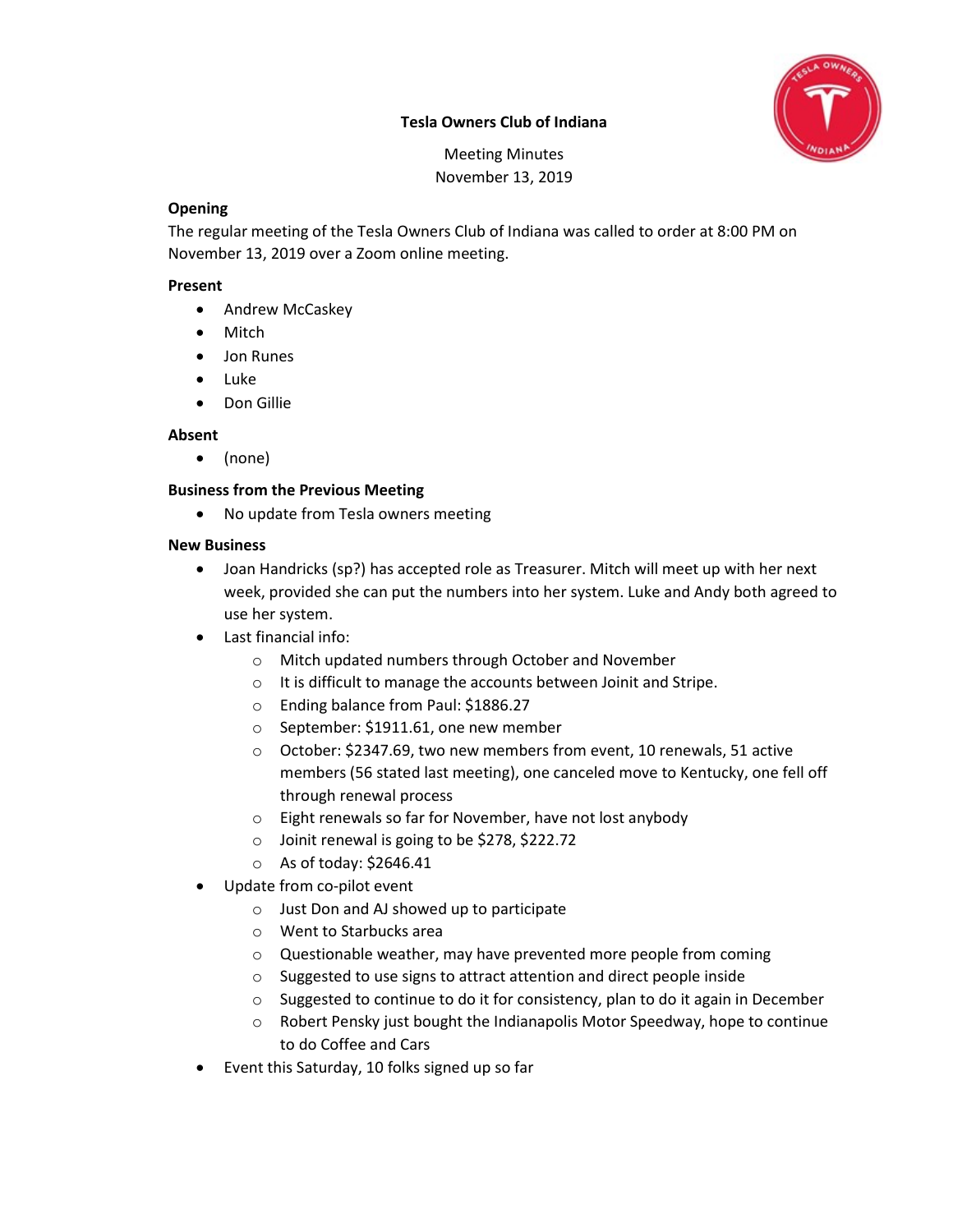- o Some people are not on facebook to learn about events, suggested to continue to do things outside of the facebook group to reach a broader audience
- $\circ$  Somebody who wanted to know if substitution was allowed for the event, suggested to just reach out to the restaurant, not a problem to accommodate just need to know more than a day in advance
- o People having trouble resetting password
- o Chad did not recognize the need to set up an account
- Do we want to spend \$128/year to get a digital certificate per year for our website?
	- o Thoughts on digital certificate:
		- **Luke: thinks it would make our website more legit**
		- Andy: as we have more modern browsers that alarm, introduces friction if we do not have proper security
		- **Jon: Free SSL certificate, renew every 90 days, offered to do it, will** confirm that Godaddy supports that, see if he can get access or give directions to somebody else
		- **Should we just authorize the godaddy approach if the other option** doesn't work?
			- Luke: worth it, considering the technical crowd
			- Andy: thinks certificate is important
		- Plan to move forward with the Godaddy approach if the free SSL certificate does not work
- Do any kind of even in Jan/Feb?
- Pickup truck reveal, not much interested, 11pm,
	- o Luke: Meeting beginning of Dec, continue with copilot event and restaurant event, tough winter which may discourage people from participating, start planning for events in Jan for events later in the year
- Monthly group meeting, try for January
	- o Need to plan with group, needs to be reoccurring, possibly third week (copilot first, board second) Friday sounds like the best day based on, 15 people
	- o Luke and Andrew are skeptical of meeting on a Friday evening
	- o Let's try Friday, see if it works
	- o Luke to plan committee meeting in December to plan and get going in January, would probably need to start in Feb because of new years
- Communication with group members could use improvement, hope to get more people involved, text message service may help to communicate better, Luke will look into options.
	- o Mitch, we already have member's contact info, suggested automatically opt-in members into texts, could send links to events and info
	- o Jon not sure, Twilio can be expensive, price ranges \$15,000 monthly
	- o Andy likes the idea of using one platform
- Bulk exclude can be used to block certain IP addresses, fraud attempts to create accounts on the website
	- o Jon: not a difficult task to set up protections